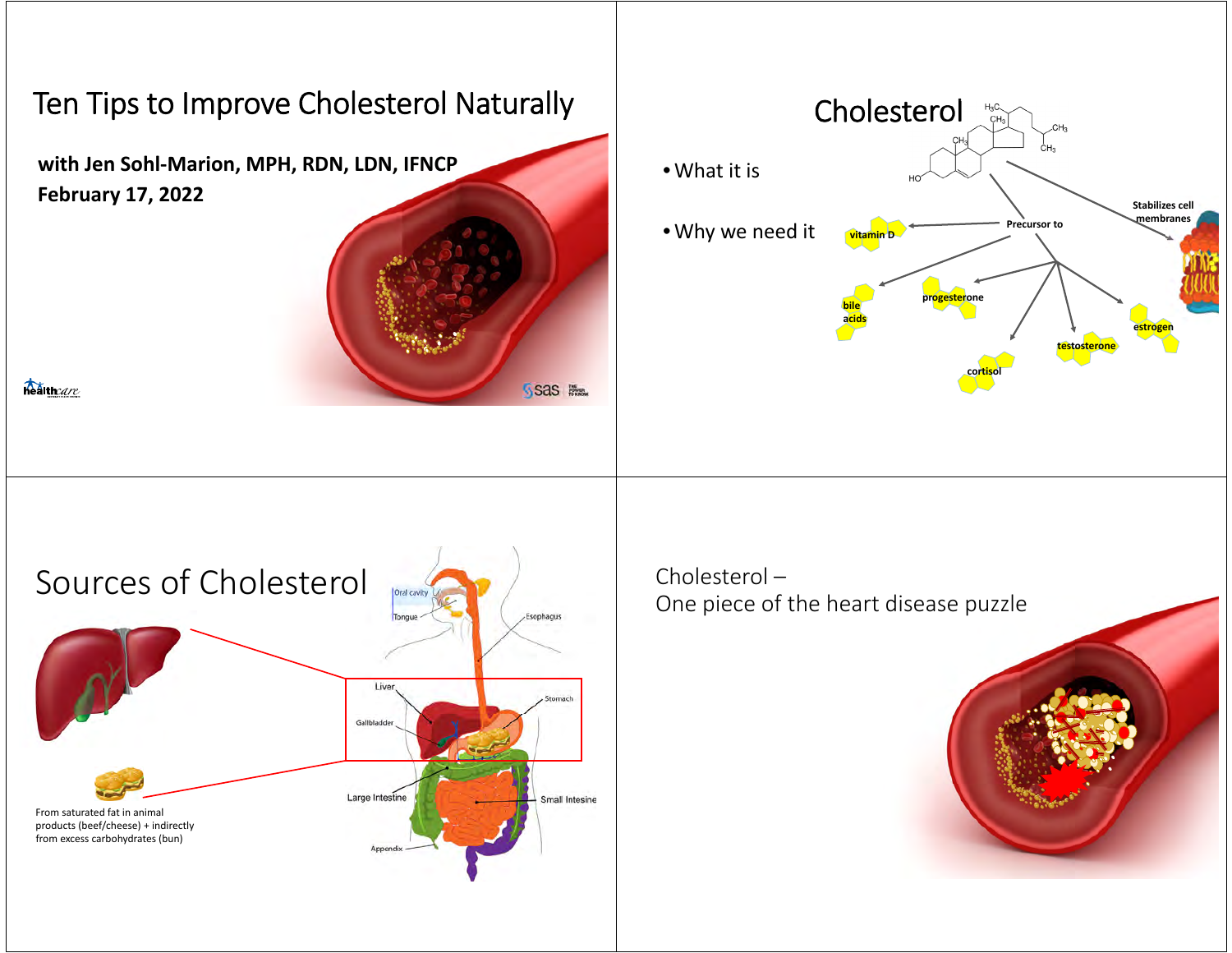# Cholesterol<sup>O</sup> is packaged into particles called lipoproteins.



#### Lipoproteins

- VLDL
	- Transport triglycerides around the body
	- Can be converted to LDL
- LDL low density lipoprotein (aka "lousy")
	- Carries cholesterol to tissues
	- Can contribute to plaque build up
- HDL high density lipoprotein (aka "happy")
	- Takes cholesterol from the tissues to the liver, which removes it from the body
	- Can remove cholesterol from circulation to decrease plaque build up

Type of cholesterol and size of particles that transport cholesterol matter.

**high LDL number <sup>=</sup> potentially dangerous**



Oxidized LDL particles & inflammation <sup>=</sup> <sup>a</sup> wreck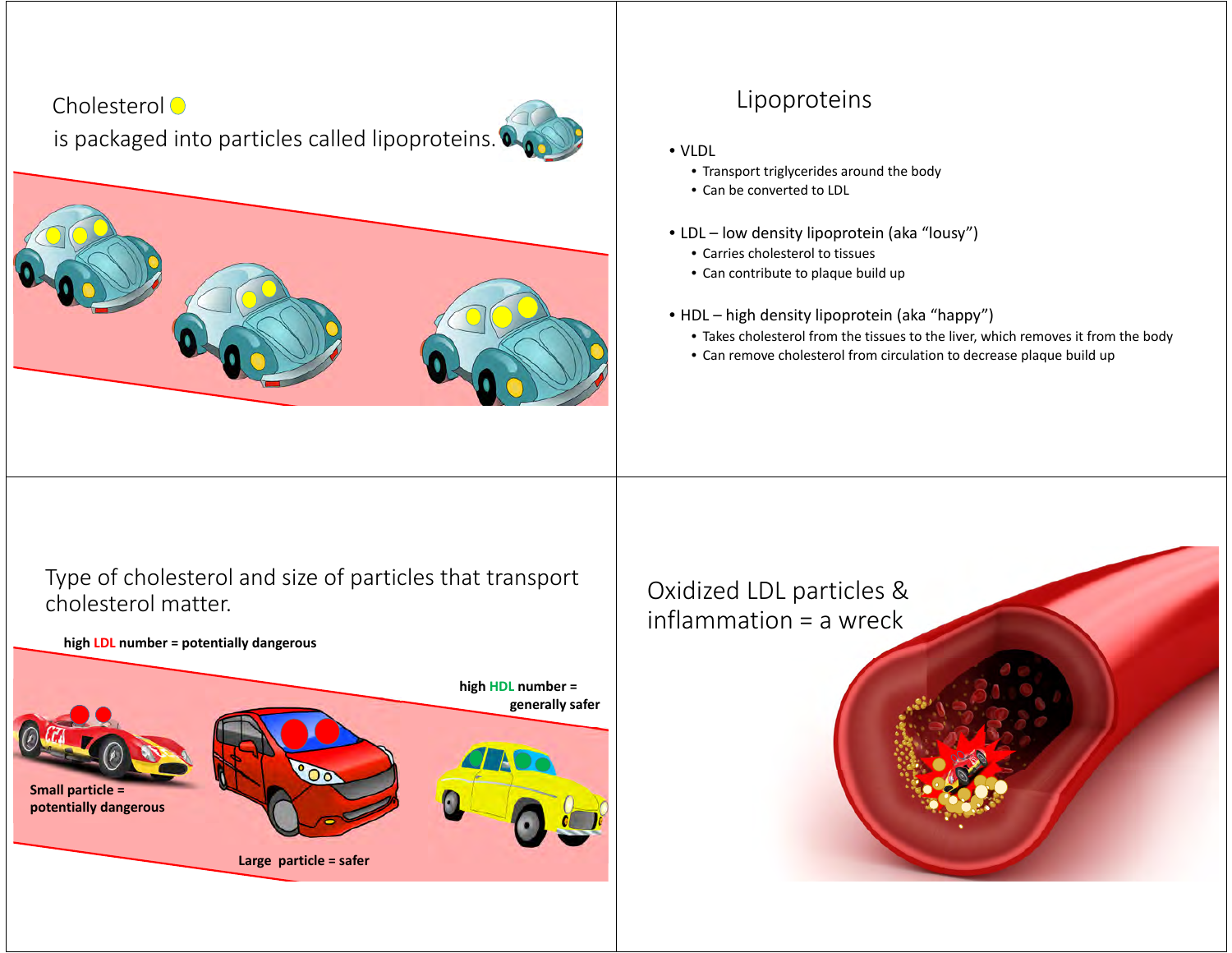# Other pieces of the puzzle

- Amount of each type of cholesterol
- Types and amounts of particles
- Insulin and blood sugar imbalances
- Inflammation
- Oxidation
- Elevated blood pressure

### General goals related to cholesterol/lipids:

- Lower triglycerides to <sup>a</sup> healthy range
- Lowering LDL to <sup>a</sup> healthy range, especially small, dense, dangerous particles
- Increase HDL to <sup>a</sup> healthy range
- Reduce the oxidation of cholesterol particles
- Reduce inflammation

Ten



- n Tips to Improve Cholesterol Naturally  $\begin{array}{|c|c|c|c|}\n\hline\n\text{1. Reduce or eliminate refined} & \text{carbohydrates and excess sugar.} \end{array}$ 
	- 2. Portion ¼ of your plate or less with whole intact grains, starchy vegetables or fruit.
	- 3. Fill ½ of your plate with non‐starchy vegetables.

Bonus Tip: Swap sweetened drinks for unsweetened green tea.

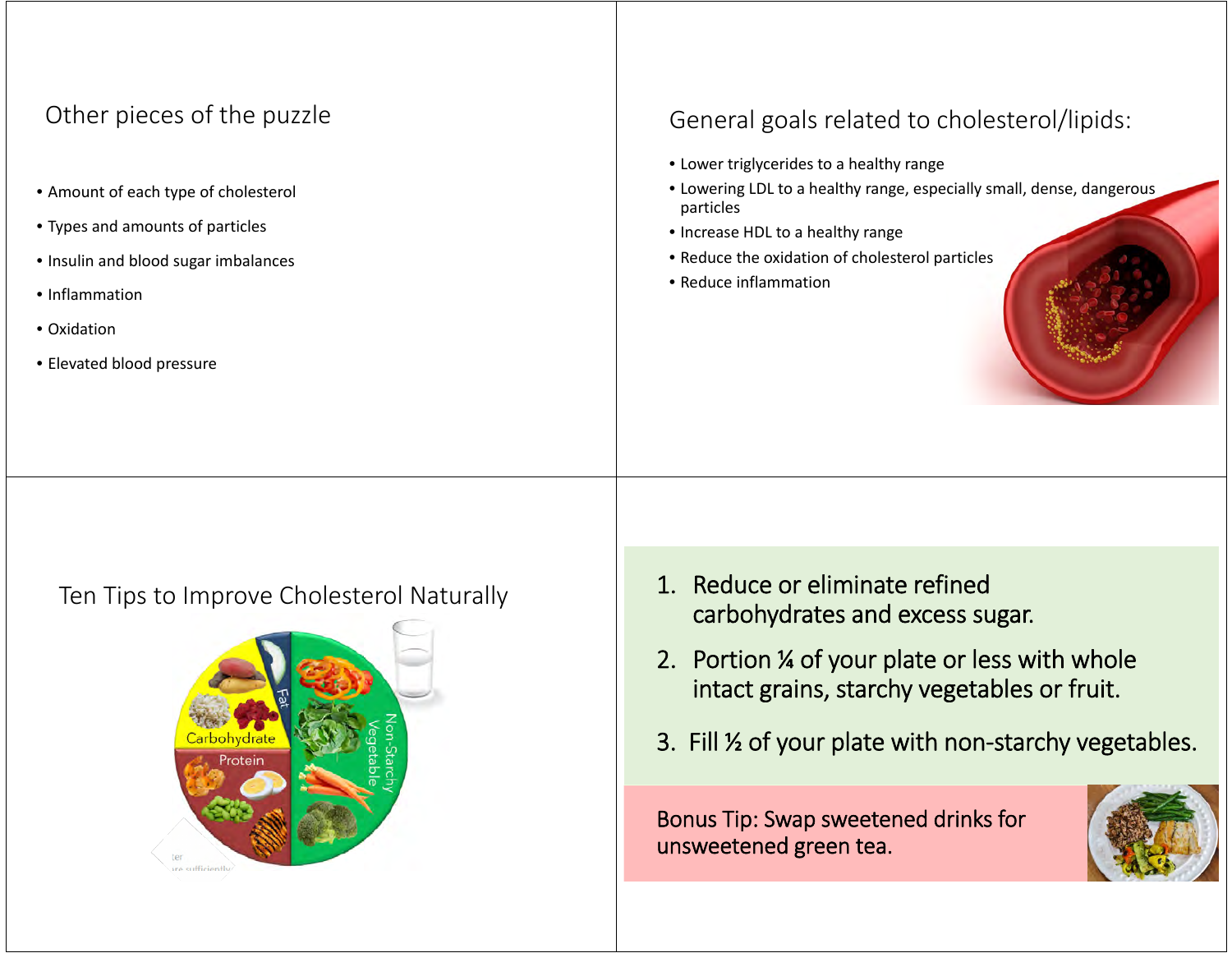- 4. Consider the types of fats that you're consuming. Balance macronutrients with a stable foundation.
- Include healthy unsaturated fats at each meal.
- Eat 2‐3 servings of fatty, high omega‐3 fish per week.
- Limit/eliminate fried foods and industrially‐ processed fats and oils, and moderate intake of saturated fat.





- 5. Include high‐quality, lean protein at each meal.
- 6. Limit alcohol consumption and don't use tobacco.
- 7. Eat probiotic‐rich foods.

Honorable Mention: Reduce the amount plastics and environmental toxins getting into your body

Choose safer/less toxic food, cookware and personal care products